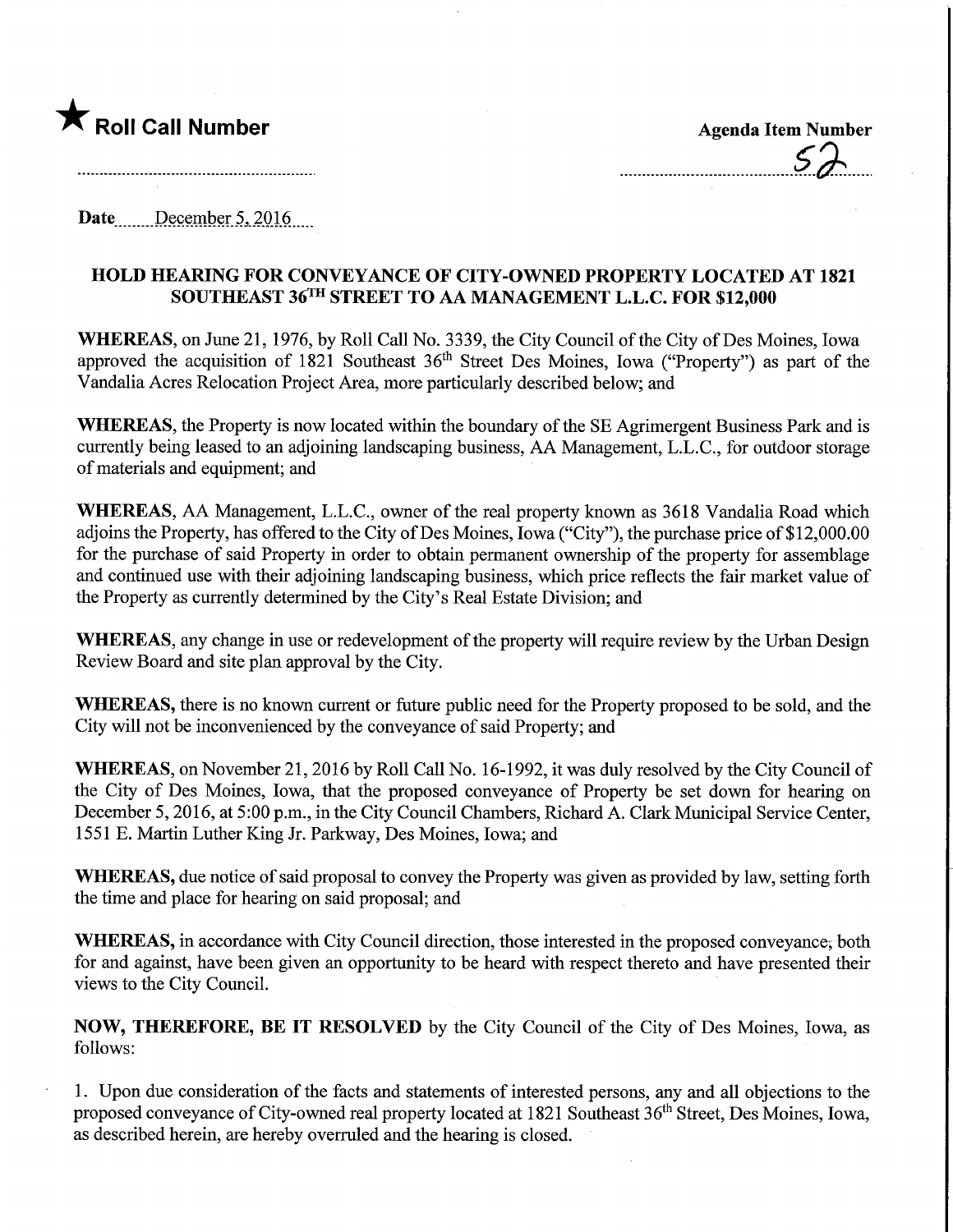

Date December 5, 2016

2. There is no public need or benefit for the Property proposed to be conveyed, and the public would not be inconvenienced by reason of the conveyance of the Property, legally described as follows, to AA Management, L.L.C. for \$12,000.00, and said conveyance is hereby approved, subject to reservation of easements for all existing utilities in place, until such time that they are abandoned or relocated:

> The North 100 Feet of Lots 50 and 51 Vandalia Acres, an Official Plat, all now included in and forming a part of the City of Des Moines.

3. The Mayor is authorized and directed to sign the Offer to Purchase and Quit Claim Deed for the conveyance as identified above, and the City Clerk is authorized and directed to attest to the Mayor's signature.

4. The City Manager is authorized to sign any minor and non-substantial amendments to the purchase agreement and is further authorized to grant any temporary rights of entry for construction-related activities prior to closing.

5. Upon proof of payment of the consideration plus \$113.00 for publication and recording costs, the City Clerk is authorized and directed to forward the original of the Quit Claim Deed, together with a certified copy of this resolution and of the affidavit of publication of the notice of this hearing, to the Real Estate Division of the Engineering Department for the purpose of causing said documents to be recorded.

6. The Real Estate Division Manager is authorized and directed to forward the original of the Quit Claim Deed, together with a certified copy of this resolution and of the affidavit of publication of the notice of this hearing, to the Polk County Recorder's Office for the purpose of causing these documents to be recorded.

7. Upon receipt of the recorded documents back from the Polk County Recorder, the Real Estate Division Manager shall mail the original of the Quit Claim Deed and copies of the other documents to the grantee.

8. The proceeds from this land sale shall be deposited into the Southeast Agricultural District Fund, S370.